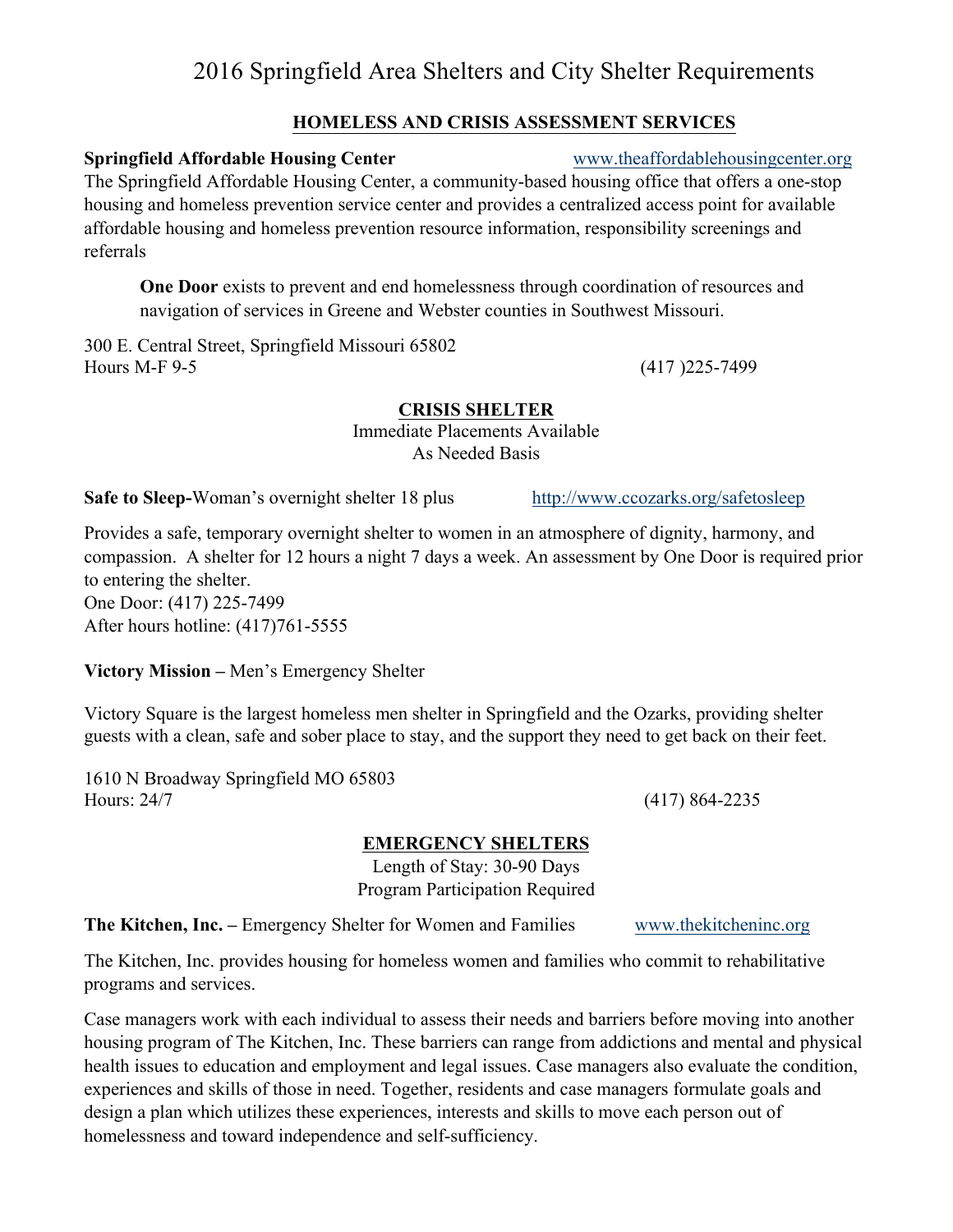## 2016 Springfield Area Shelter Information for Homeless

1630 N Jefferson Springfield, Missouri 65803 Hours M-F 8-5 (417) 837-1500

#### **TRANSITIONAL SHELTERS**

Length of Stay: 60 Days to 18 Months Program Participation Required

**Salvation Army-**Transitional Shelter/Families *www.usc.salvationarmy.org* 

The Salvation Army provides a wide array of social service assistance programs for numerous residents in Christian and Greene counties. Available assistance includes an emergency food pantry; housing and shelter programs; community center programs for children and senior citizens; daily feeding programs; emergency disaster services; worship and spiritual counseling; Thanksgiving, Christmas and Back-to-School assistance and much more. Salvation Army is an emergency resource for families on a case to case basis and their facilities are available on a first come first serve basis M-F 8-5

1707 West Chestnut Expressway Springfield, Missouri 65802 Hours M-F 8-5 (417) 862-5509

**Family Enrichment Center-** The **Family Enrichment Center** provides a nurturing and safe place for families that are homeless. This long-term intervention program provides hope and practical assistance to these families as they seek to break the cycle of homelessness. For more information please call (417) 862-5509  $Hours - 24/7$ 

**Cold & Hot Weather Shelter-** When a National Cold Weather Advisory is in effect with a wind chill below 14 degrees, The Salvation Army opens its facilities at night to those seeking shelter. Hours: As Needed

**Harbor House Shelter for men-** Men in this program maintain sobriety, work towards a college education, enter the workforce, receive counseling, drug and alcohol rehabilitation, and much more. Located at 636 North Booneville Avenue for men 18 and over on a first come first serve basis.

#### **The Springfield Victory Mission – Men's Program www.victorymission.com**

The Victory Mission is a place of help and hope to individuals and families in need as for people who

are hungry, homeless, hurting and struggling to meet their family's basic needs in Springfield and the Ozarks.

**Victory Lodge** - Unlimited stay in four- to eight-men bedrooms for a small nightly fee. Hours: 24/7 (417) 864-2235

**Victory Trade School Student Dorms** - Lodging for Victory Trade School students.

1715 N. Booneville Ave., Springfield, Missouri 65802 Office M-F 9-4 (417) 831-6387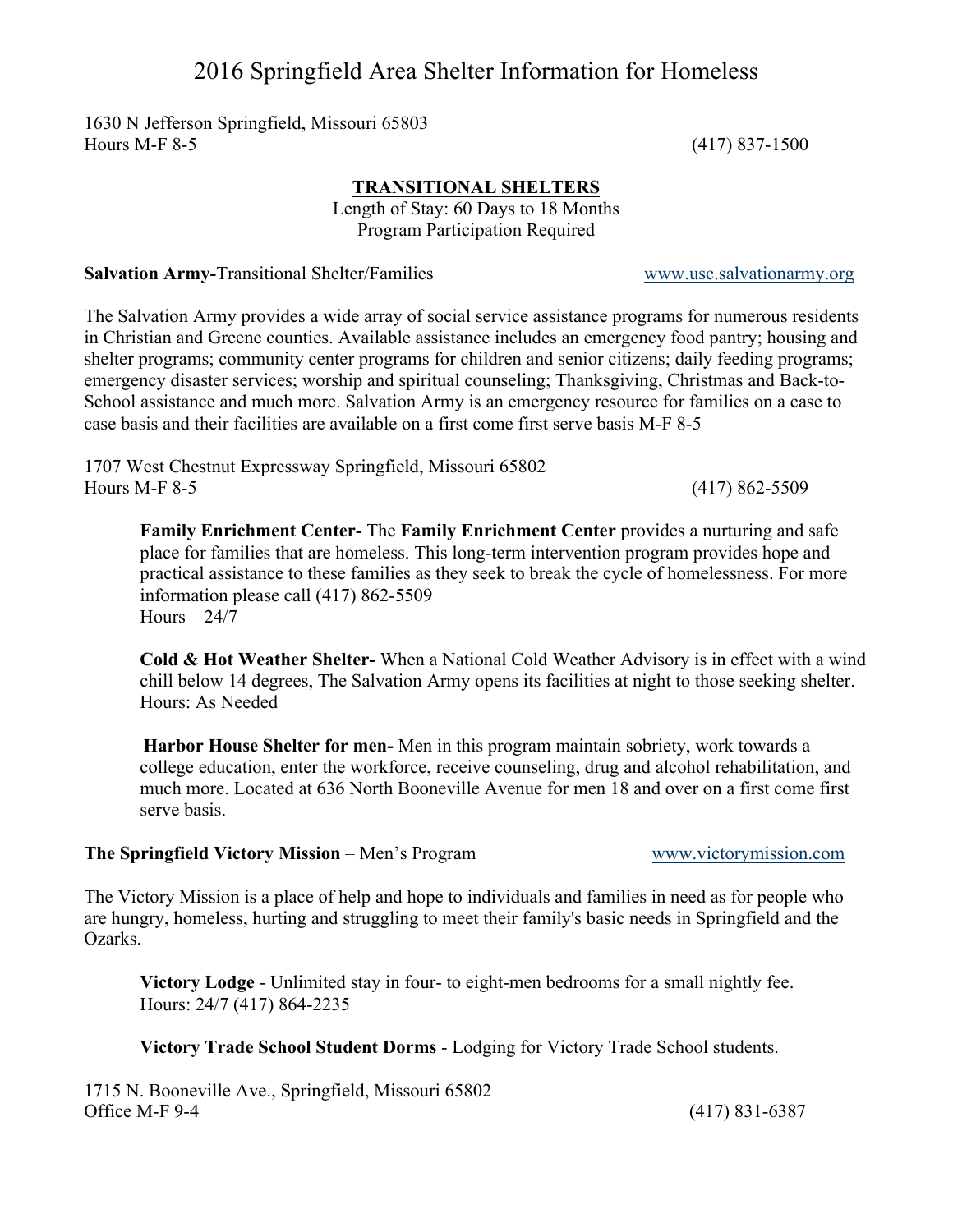## 2016 Springfield Area Shelter Information for Homeless

### **DOMESTIC VIOLENCE HOUSING AND SHELTERS**

**Harmony House-** Family/Woman Shelter www.myharmonyhouse.org Harmony House provides shelter, advocacy and education to survivors of domestic violence on availability.

519 E Cherry Street Springfield, MO 65803 (855) 568-3127 Office M-F 8-5 Hotline 24/7 (417) 864-7233

**Freedom's Rest-Family Violence Shelter 1 admin@127missionsproject.org** Freedom's Rest is care for abandoned, abused and neglected woman and children on availability.

1:27 Missions Project 5517 N. Farmer Branch Road #119 Ozark, MO 65721 Leave message for call back (855) 568-3127

### **YOUTH CRISIS AND TRANSITIONAL HOUSING**

**Isabel's House** (Birth to 12 years)-Crisis nursery of the Ozarks www.isabelshouse.org Isabel's House provides care 24 hours a day, 365 days per year for the community's most vulnerable children — when the family is in crisis.

2750 West Bennett, Springfield MO 65802 Office M-F 8-5 Hotline: 24/7 (417) 865-2273

Great Circle (10-18 years) www.greatcircle.org

Springfield campus, offers short-term shelter services for Southwest Missouri children removed from crises, as well as for homeless youth. The center provides a warm, safe and nurturing environment for up to 16 children (newborn to 17-years-old) who have been removed from a crisis situation.

1212 West Lombard Springfield, Missouri 65806 Office M-F 8-5 Phone 24/7 (417) 865-1646

### **PREGNANCY SHELTERS AND HOUSING**

Life House – Pregnant women and their children www.ccsomo.org/services-programs/lifehouse

LifeHouse can house up to 20 pregnant women and their children under the age of five, for a total of 36 residents. LifeHouse welcomes residents from any of the 39 counties we serve. The women may come at any time during their pregnancy and stay until self-sufficiency and permanent housing are achieved, up to one year following delivery

Catholic Charities of Southern Missouri-CCSOMO

424 E Monastery St., Springfield, MO 65807 Hours M-F 8-5 Phone 24/7 (417) 720-4213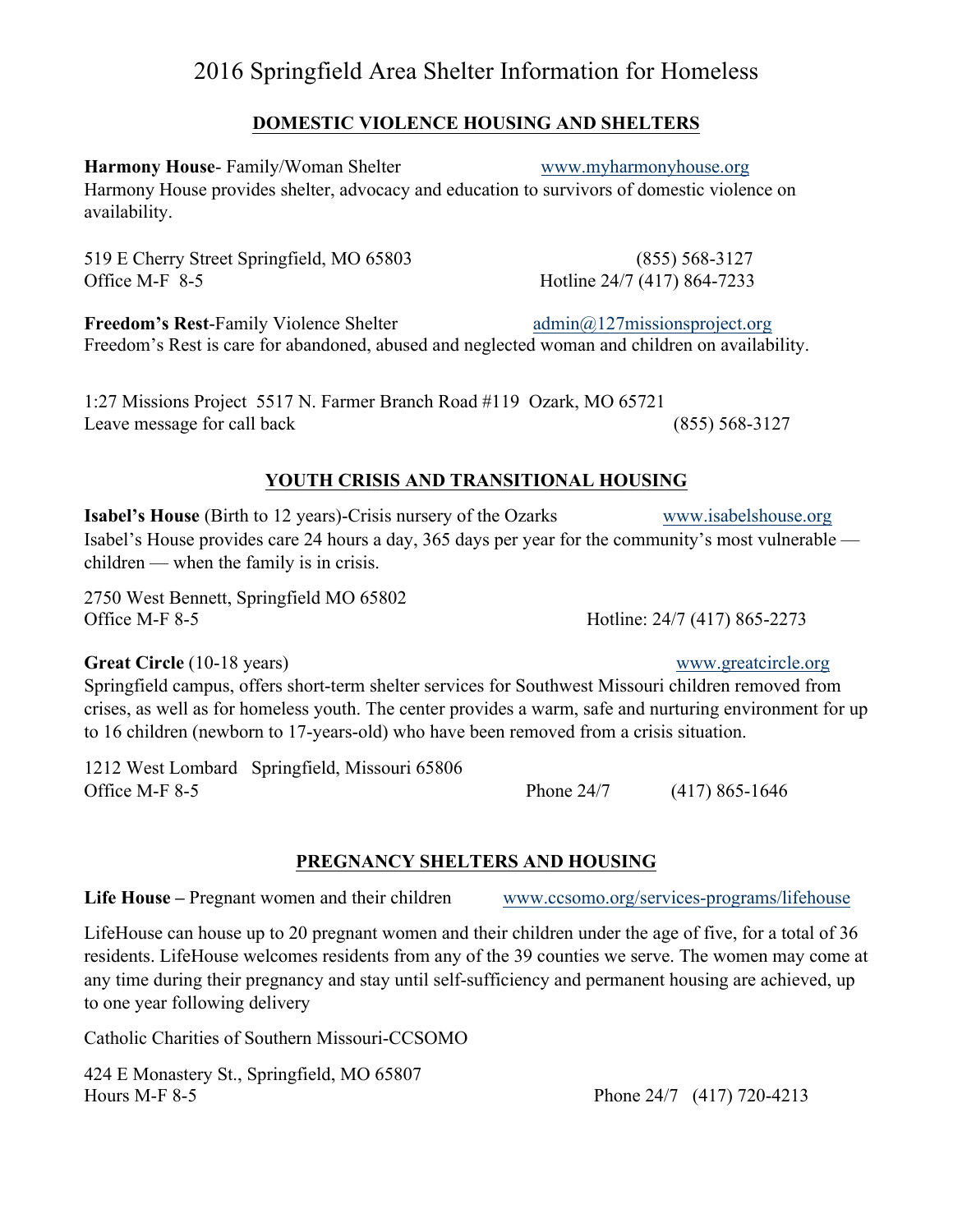## 2016 Springfield Area Shelter Information for Homeless

### **HOMELESS SERVICES**

Drop in Centers

**Bills Place** 417-761-5520

Bill's Place is a walk-in center for the homeless. Services include: - Emergency crisis intervention – Temporary emotional support in times of crisis.

Part of Burrell Behavioral Health

424 E. Commercial Springfield, MO 65803 M-F 8-4pm closed 12-1 (417) 269-0441

**Veteran's Coming Home Center-** www.keepourveteranssafe.com/vets

A safe place that offers hot meals, showers, laundry, computers, phones, blankets, transportation services for our homeless.

The New Life Evangelistic Center's-Veterans Coming Home Program

806 North Jefferson Ave Springfield, Missouri Open Mon-Sat 8-4pm Sun 12-4pm (417)866-3363

**Rare Breed** (Youth Only) www.thekitcheninc.org/rare-breed-youth-services

Rare Breed program offers free and confidential services to youth ages 13 through 20 who need help Rare Breed Youth Outreach Center provides a clean, safe and sober place for homeless, runaway and atrisk youth in Springfield. The center's staff connects with youth to establish trust over time through relationships, to determine their needs and provide services to meet those self-identified needs. Rare Breed helps eliminate homelessness, sexual exploitation and abuse by offering homeless and at-risk youth necessities, support services and opportunities so they can safely become self-sufficient.

301 N Main Ave Springfield, MO 65806 Office M-F 2pm-10pm (417) 865-6400

After Hours (417)343-1285